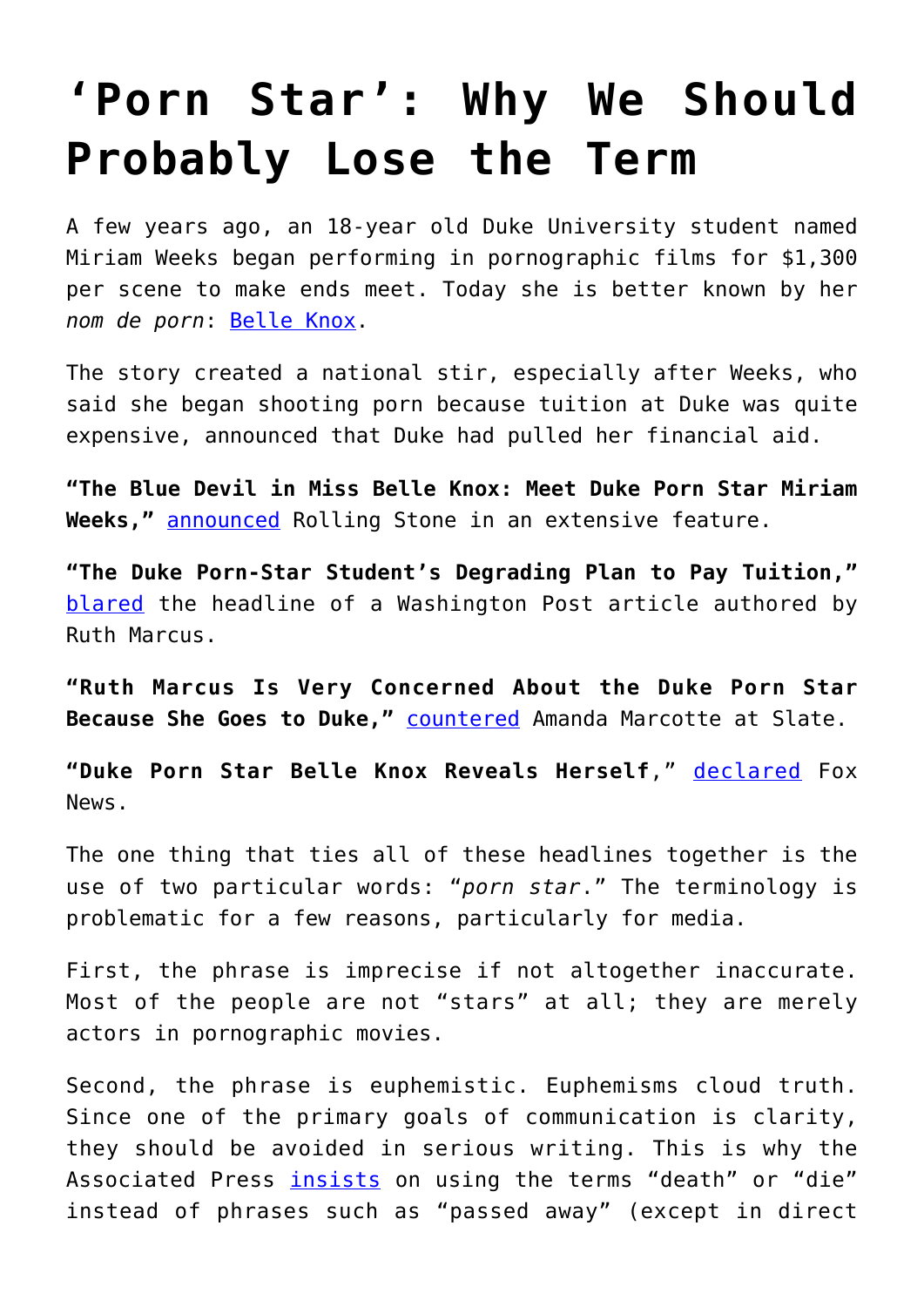quotes).

Third, the phrase glamorizes pornography. The terminology "porn star" is far more alluring than the more neutral terminology "pornographic actress."

This final item invites an important question: Should pornography be glamorized? This is a trickier question than one might expect, at least when analyzed through the prism of 21st-century feminism.

Weeks, who was able to make a great deal of money and stay enrolled at Duke, said pornography is empowering. "I love the porn industry," Weeks says in the short biopic *[Becoming Belle](https://www.youtube.com/playlist?list=PLiNGxb5ChRJ9Cmxk2A8B4j_165E9Qa1ku) [Knox](https://www.youtube.com/playlist?list=PLiNGxb5ChRJ9Cmxk2A8B4j_165E9Qa1ku)*. "Its makes me feel like a strong, independent woman." Marcus disagrees. "Letting a man ejaculate on your face is not empowering under anyone's definition of the term. It's debasing," she writes.

Whether pornography is oppressive or empowering is not really the point, however. The point is that "porn star" has become a colloquial phrase that gives a false impression. We don't refer to Hollywood actors in B movies as "stars"; nor should we refer to pornographic actors and actresses as stars, not if we take words seriously.

Such a contention might seem like a trivial matter. It's not. As the cultural historian Jacques Barzun observed, language is one of the most powerful forces in civilization.

"Language molds our thoughts; it gives color and shape to our desires; it limits or extends our sympathies; it gives continuity to our individual self along one line or another," Barzun [wrote](https://books.google.com/books?id=pqQyDwAAQBAJ&pg=PT159&lpg=PT159&dq=%E2%80%9CLanguage+molds+our+thoughts;+it+gives+color+and+shape+to+our+desires;+it+limits+or+extends+our&source=bl&ots=_GbCBb55Pb&sig=hW8m2pXBRxxca9zbn-wmkMZNTtc&hl=en&sa=X&ved=0ahUKEwim8PyXy47XAhUG7IMKHdMkCxkQ6AEIKDAA#v=onepage&q=%E2%80%9CLanguage%20molds%20our%20thoughts%3B%20it%20gives%20color%20and%20shape%20to%20our%20desires%3B%20it%20limits%20or%20extends%20our&f=false). "These effects occur whether we are conscious of them or not."

These effects could have been at play when Miriam Weeks made the decision to become Belle Knox. She simply Googled "how to become a porn star," she says.